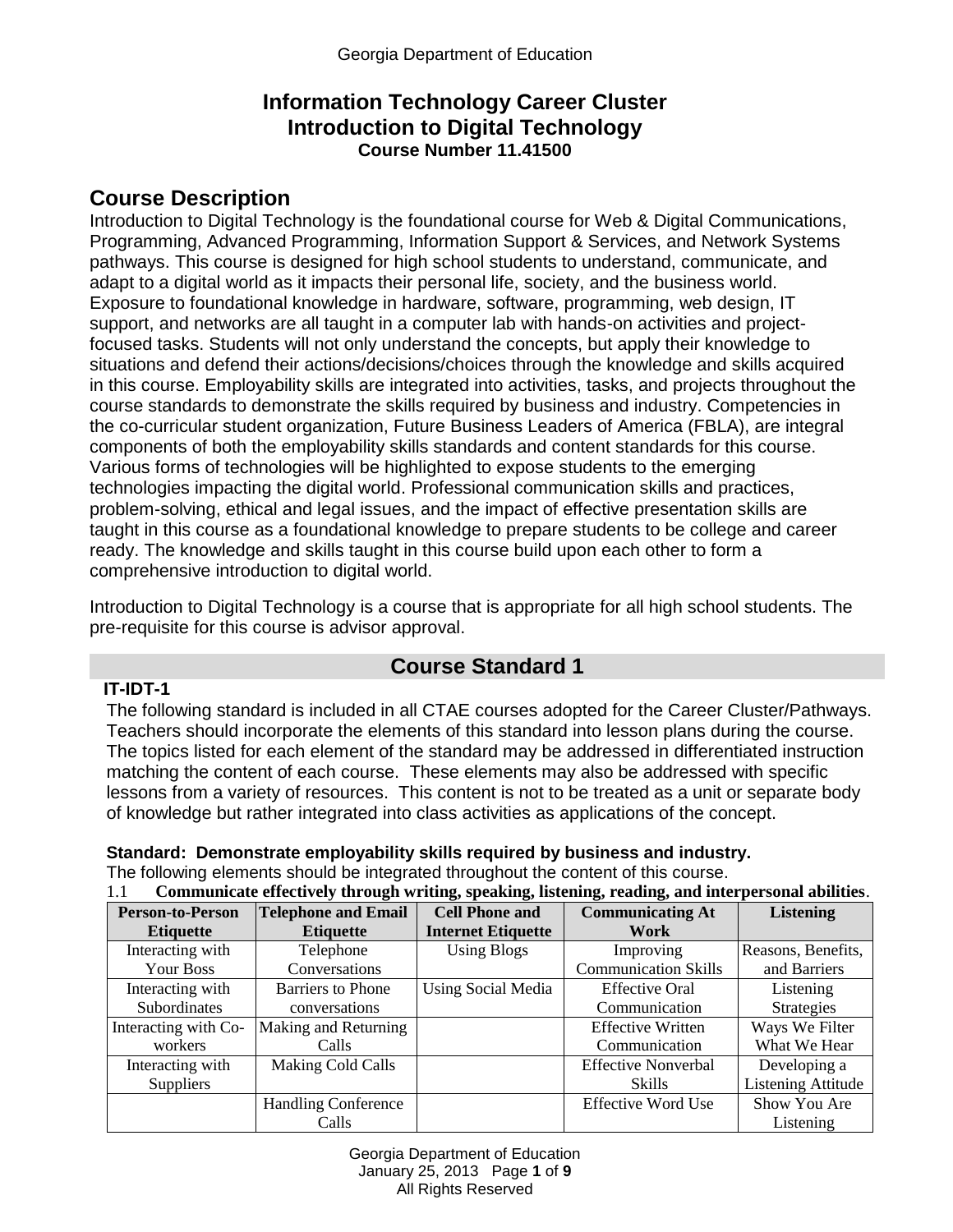#### Georgia Department of Education

| <b>Handling Unsolicited</b><br>Calls | Giving and Receiving<br>Feedback | <b>Asking Questions</b>     |
|--------------------------------------|----------------------------------|-----------------------------|
|                                      |                                  | Obtaining<br>Feedback       |
|                                      |                                  | Getting Others to<br>Listen |

| <b>Nonverbal Communication</b>                 | Written<br><b>Communication</b>             | <b>Speaking</b>                    | <b>Applications and Effective</b><br><b>Résumés</b> |
|------------------------------------------------|---------------------------------------------|------------------------------------|-----------------------------------------------------|
| <b>Communicating Nonverbally</b>               | <b>Writing Documents</b>                    | <b>Using Language</b><br>Carefully | Completing a Job Application                        |
| Reading Body Language and<br>mixed Messages    | <b>Constructive Criticism</b><br>in Writing | One-on-One<br>Conversations        | Writing a Cover Letter                              |
| Matching Verbal and<br>Nonverbal communication |                                             | Small Group<br>Communication       | Things to Include in a Résumé                       |
| <b>Improving Nonverbal</b><br>Indicators       |                                             | Large Group<br>Communication       | Selling Yourself in a Résumé                        |
| Nonverbal Feedback                             |                                             | <b>Making Speeches</b>             | Terms to Use in a Résumé                            |
| <b>Showing Confidence</b><br>Nonverbally       |                                             | Involving the Audience             | Describing Your Job Strengths                       |
| <b>Showing Assertiveness</b>                   |                                             | <b>Answering Questions</b>         | Organizing Your Résumé                              |
|                                                |                                             | Visual and Media Aids              | Writing an Electronic Résumé                        |
|                                                |                                             | Errors in Presentation             | Dressing Up Your Résumé                             |

#### **1.2 Demonstrate creativity by asking challenging questions and applying innovative procedures and methods.**

| <b>Teamwork and Problem Solving</b> | <b>Meeting Etiquette</b>                      |
|-------------------------------------|-----------------------------------------------|
| <b>Thinking Creatively</b>          | Preparation and Participation in Meetings     |
| <b>Taking Risks</b>                 | Conducting Two-Person or Large Group Meetings |
| <b>Building Team Communication</b>  | Inviting and Introducing Speakers             |
|                                     | Facilitating Discussions and Closing          |
|                                     | Preparing Visual Aids                         |
|                                     | <b>Virtual Meetings</b>                       |

#### **1.3 Exhibit critical thinking and problem solving skills to locate, analyze and apply information in career planning and employment situations.**

| <b>Problem Solving</b>  | <b>Customer Service</b>  | <b>The Application Process</b> | <b>Interviewing Skills</b>   | <b>Finding the Right</b><br>Job |
|-------------------------|--------------------------|--------------------------------|------------------------------|---------------------------------|
| Transferable Job        | Gaining Trust and        | Providing Information,         | Preparing for an             | Locating Jobs and               |
| Skills                  | Interacting with         | Accuracy and Double            | Interview                    | Networking                      |
|                         | <b>Customers</b>         | Checking                       |                              |                                 |
| Becoming a              | Learning and             | <b>Online Application</b>      | Questions to Ask in an       | <b>Job Shopping</b>             |
| Problem Solver          | <b>Giving Customers</b>  | Process                        | Interview                    | Online                          |
|                         | What They Want           |                                |                              |                                 |
| Identifying a           | <b>Keeping Customers</b> | Following Up After             | Things to Include in a       | <b>Job Search</b>               |
| Problem                 | Coming Back              | Submitting an Application      | Career Portfolio             | Websites                        |
| Becoming a              | Seeing the               | Effective Résumés:             | Traits Employers are         | Participation in Job            |
| <b>Critical Thinker</b> | Customer's Point         |                                | Seeking                      | Fairs                           |
| Managing                | <b>Selling Yourself</b>  | Matching Your Talents to       | <b>Considerations Before</b> | Searching the                   |
|                         | and the Company          | a Job                          | Taking a Job                 | <b>Classified Ads</b>           |
|                         | <b>Handling Customer</b> | When a Résumé Should           |                              | <b>Using Employment</b>         |
|                         | Complaints               | be Used                        |                              | Agencies                        |
|                         | Strategies for           |                                |                              | Landing an                      |
|                         | <b>Customer Service</b>  |                                |                              | Internship                      |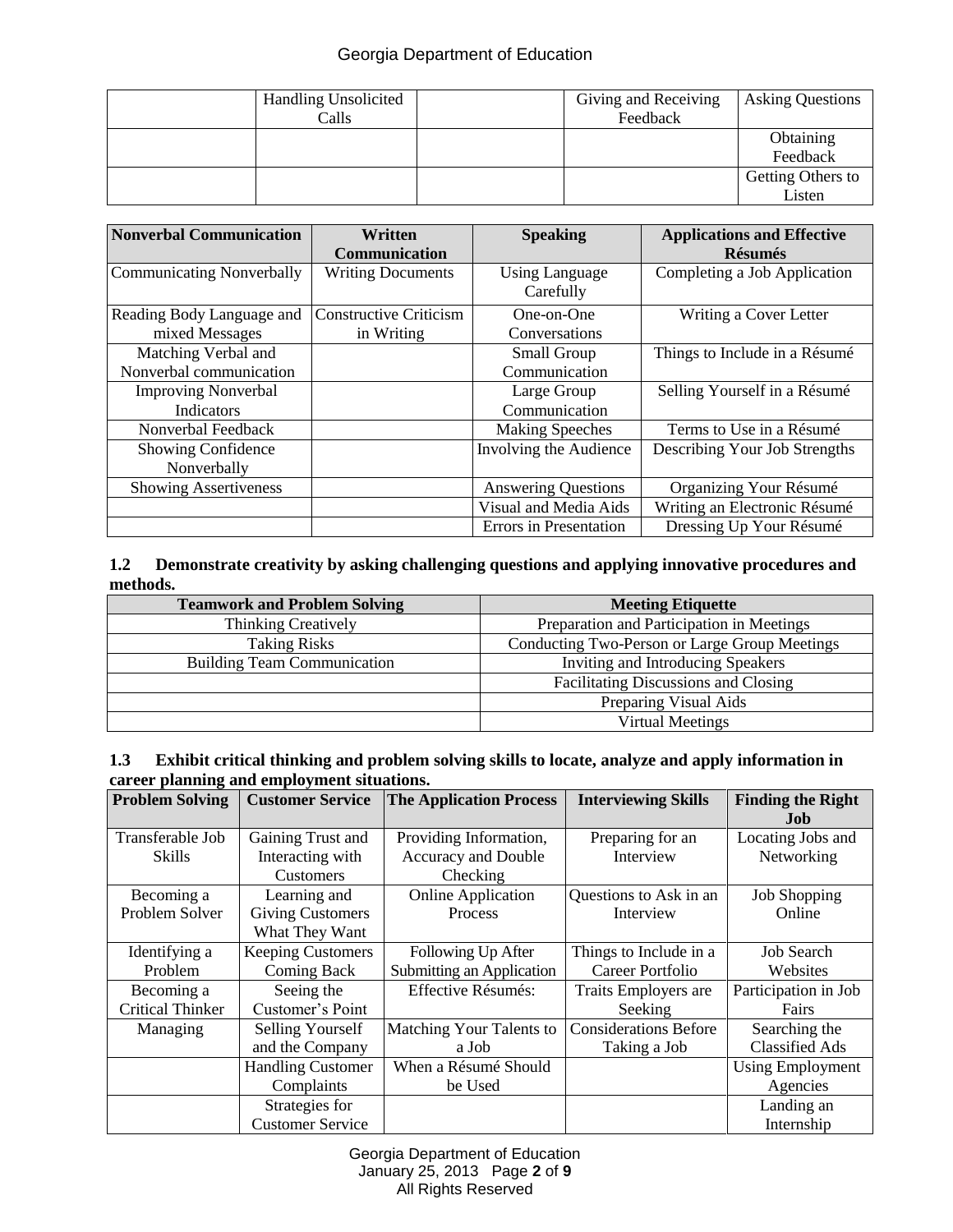|  |  | Staying Motivated |
|--|--|-------------------|
|  |  | Search            |

#### **1.4 Model work readiness traits required for success in the workplace including integrity, honesty, accountability, punctuality, time management, and respect for diversity.**

| <b>Workplace Ethics</b>     | <b>Personal</b>           | <b>Employer</b>         | <b>Business Etiquette</b> | <b>Communicating at</b>    |
|-----------------------------|---------------------------|-------------------------|---------------------------|----------------------------|
|                             | <b>Characteristics</b>    | <b>Expectations</b>     |                           | Work                       |
| Demonstrating Good          | Demonstrating a           | <b>Behaviors</b>        | Language and              | <b>Handling Anger</b>      |
| Work Ethic                  | Good Attitude             | <b>Employers Expect</b> | <b>Behavior</b>           |                            |
| Behaving                    | Gaining and               | Objectionable           | Keeping Information       | Dealing with               |
| Appropriately               | <b>Showing Respect</b>    | <b>Behaviors</b>        | Confidential              | <b>Difficult Coworkers</b> |
| <b>Maintaining Honesty</b>  | Demonstrating             | Establishing            | <b>Avoiding Gossip</b>    | Dealing with a             |
|                             | Responsibility            | Credibility             |                           | <b>Difficult Boss</b>      |
| Playing Fair                | Showing                   | Demonstrating Your      | Appropriate Work          | Dealing with               |
|                             | Dependability             | <b>Skills</b>           | Email                     | <b>Difficult Customers</b> |
| <b>Using Ethical</b>        | <b>Being Courteous</b>    | <b>Building Work</b>    | Cell Phone Etiquette      | Dealing with               |
| Language                    |                           | Relationships           |                           | Conflict                   |
| Showing                     | Gaining Coworkers'        |                         | Appropriate Work          |                            |
| Responsibility              | Trust                     |                         | Texting                   |                            |
| <b>Reducing Harassment</b>  | Persevering               |                         | Understanding             |                            |
|                             |                           |                         | Copyright                 |                            |
| <b>Respecting Diversity</b> | <b>Handling Criticism</b> |                         | Social Networking         |                            |
| Making Truthfulness a       | Showing                   |                         |                           |                            |
| Habit                       | Professionalism           |                         |                           |                            |
| Leaving a Job Ethically     |                           |                         |                           |                            |

#### **1.5 Apply the appropriate skill sets to be productive in a changing, technological, diverse workplace to be able to work independently and apply team work skills.**

| <b>Expected Work Traits</b>         | <b>Teamwork</b>                   | <b>Time Management</b>              |
|-------------------------------------|-----------------------------------|-------------------------------------|
| <b>Demonstrating Responsibility</b> | <b>Teamwork Skills</b>            | <b>Managing Time</b>                |
| Dealing with Information Overload   | Reasons Companies Use Teams       | <b>Putting First Things First</b>   |
| Transferable Job Skills             | <b>Decisions Teams Make</b>       | <b>Juggling Many Priorities</b>     |
| <b>Managing Change</b>              | <b>Team Responsibilities</b>      | Overcoming Procrastination          |
| Adopting a New Technology           | Problems That Affect Teams        | Organizing Workspace and Tasks      |
|                                     | Expressing Yourself on a Team     | <b>Staying Organized</b>            |
|                                     | Giving and Receiving Constructive | Finding More Time                   |
|                                     | Criticism                         |                                     |
|                                     |                                   | <b>Managing Projects</b>            |
|                                     |                                   | Prioritizing Personal and Work Life |

#### **1.6 Present a professional image through appearance, behavior and language.**

| <b>On-the-Job Etiquette</b>     | <b>Person-to-Person Etiquette</b> | <b>Communication Etiquette</b> | <b>Presenting Yourself</b>  |
|---------------------------------|-----------------------------------|--------------------------------|-----------------------------|
| <b>Using Professional</b>       | <b>Meeting Business</b>           | Creating a Good Impression     | <b>Looking Professional</b> |
| <b>Manners</b>                  | Acquaintances                     |                                |                             |
| <b>Introducing People</b>       | Meeting People for the First      | Keeping Phone Calls            | Dressing for Success        |
|                                 | Time                              | Professional                   |                             |
| <b>Appropriate Dress</b>        | <b>Showing Politeness</b>         | Proper Use of Work Email       | Showing a Professional      |
|                                 |                                   |                                | Attitude                    |
| <b>Business Meal Functions</b>  |                                   | Proper Use of Cell Phone       | <b>Using Good Posture</b>   |
| <b>Behavior at Work Parties</b> |                                   | Proper Use in Texting          | Presenting Yourself to      |
|                                 |                                   |                                | Associates                  |
| <b>Behavior at Conventions</b>  |                                   |                                | <b>Accepting Criticism</b>  |
| <b>International Etiquette</b>  |                                   |                                | Demonstrating               |
|                                 |                                   |                                | Leadership                  |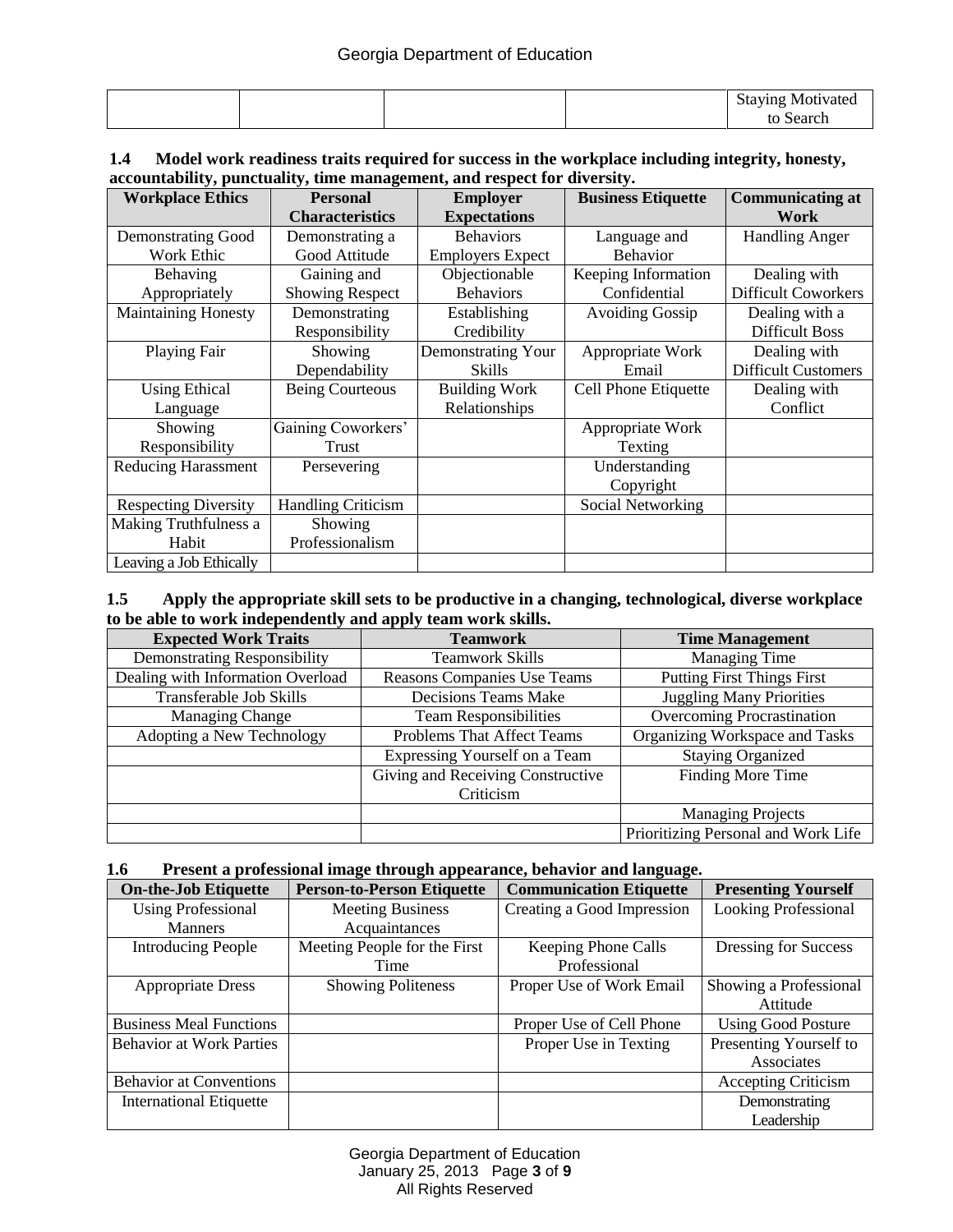| ست−ross−<br>Etiquette<br>auturat                                   |  |  |
|--------------------------------------------------------------------|--|--|
| XXZ.<br>'orking in a C<br>`ubicle<br>$\cdots$ since $\overline{a}$ |  |  |

#### **Support of CTAE Foundation Course Standards and Georgia Standards of Excellence L9-10RST 1-10 and L9-10WHST 1-10:**

Georgia Standards of Excellence ELA/Literacy standards have been written specifically for technical subjects and have been adopted as part of the official standards for all CTAE courses. Additional Georgia Standards of Excellence ELA/Literacy standards for Speaking and Listening are listed in the foundational course standards below.

## **Course Standard 2**

### **IT-IDT-2**

#### **Explore, research, and present findings on positions and career paths in technology and the impact of technology on chosen career area.**

- 2.1 Develop technical reading and writing skills to follow instructions.
- 2.2 Work in a team to solve problems and share knowledge.
- 2.3 Explore the impact of digital technology on careers including non-traditional technology fields and careers in each of the Georgia Career Clusters.
- 2.4 Use collaborative tools to communicate with team members.
- 2.5 Describe how computing enhances traditional careers, and enables new careers.
- 2.6 Research post-secondary options for continuing education in IT field.
- 2.7 Research IT credentials needed and job requirements in various occupations.
- 2.8 Describe the impact of having web design skills to build skills for chosen career.
- 2.9 Explore the game design industry for design, creation, and career options.

### **Support of CTAE Foundation Course Standards and Georgia Standards of Excellence**

**ELACC9-10SL1:** Initiate and participate effectively in a range of collaborative discussions (one-on-one, in groups, and teacher-led) with diverse partners on grades 9–10 topics, texts, and issues, building on others' ideas and expressing their own clearly and persuasively. **ELACC9-10SL2:** Integrate multiple sources of information presented in diverse media or formats (e.g., visually, quantitatively, orally) evaluating the credibility and accuracy of each source. **ELACC9-10SL4:** Present information, findings, and supporting evidence clearly, concisely, and logically such that listeners can follow the line of reasoning and the organization, development, substance, and style are appropriate to purpose, audience, and task.

## **Course Standard 3**

### **IT-IDT-3**

#### **Demonstrate effective professional communication skills (oral, written, and digital) and practices that enable positive customer relationships.**

- 3.1 Recognize the importance of all customers to a business.
	- a. Identify organization's products and services.
	- b. State the IT influence and impact on business.
	- c. Communicate how technology can be used to create a solution to business challenge and present to customer in professional business format.
- 3.2 Demonstrate ability to assist customers in a professional manner.
	- a. Actively listen to customers.
	- b. Determine customers' individual needs.
	- c. Project a professional business image (e.g., appearance, voice, grammar, word usage, enunciation, nonverbal communication).
	- d. Interact with customers and colleagues in a professional manner (e.g., prompt, friendly, courteous, respectful, helpful, knowledgeable, and understandable).

Georgia Department of Education January 25, 2013 Page **4** of **9** All Rights Reserved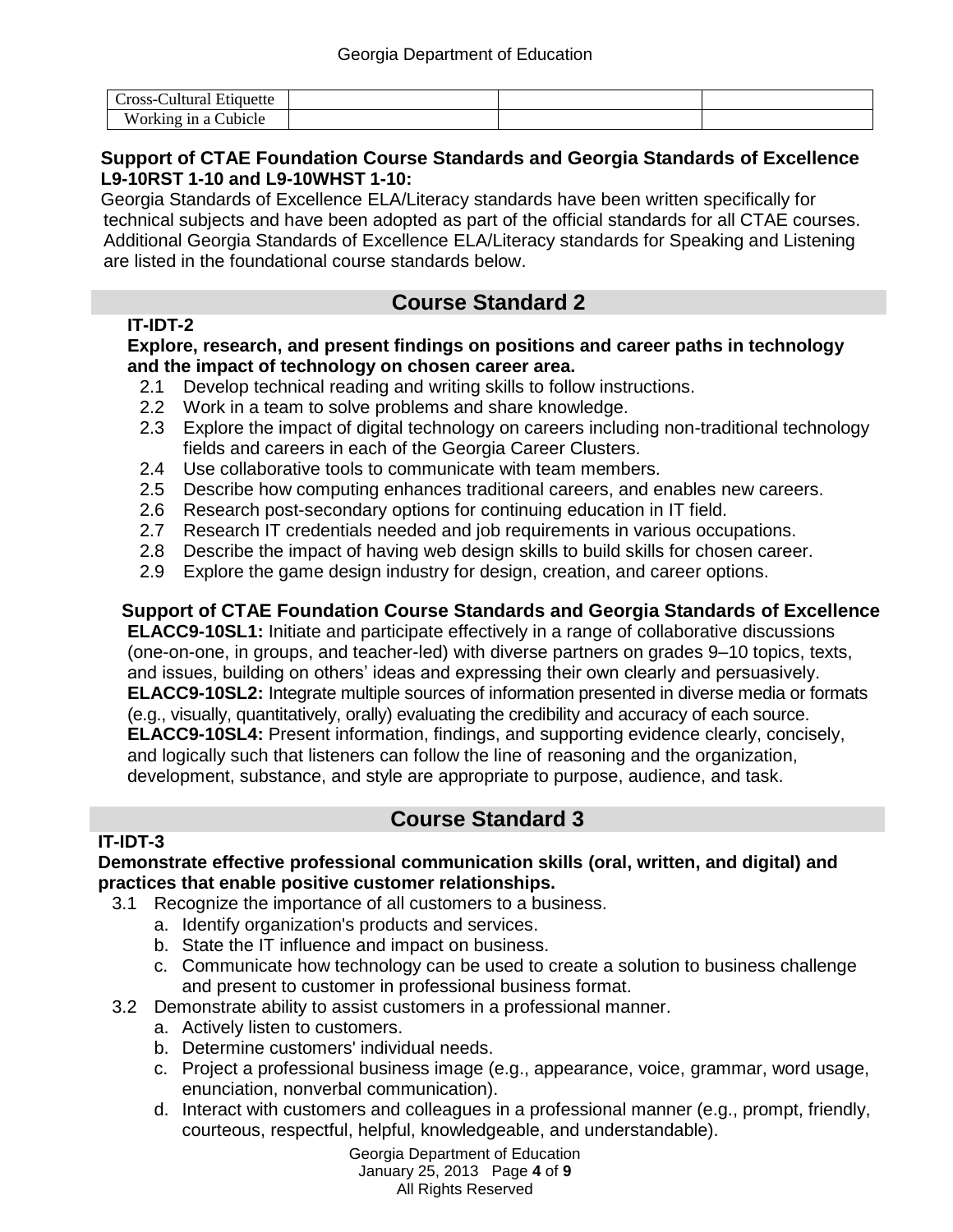- e. Ensure that your assistance promotes the best interests of the company.
- 3.3 Determine the best method to maintain a customer list and communication platform.
- 3.4 Demonstrate understanding of word processing, spreadsheet, presentation, and database software as a communication tool for business.

### **Support of CTAE Foundation Course Standards and Georgia Standards of Excellence**

**ELACC9-10SL1:** Initiate and participate effectively in a range of collaborative discussions (oneon-one, in groups, and teacher-led) with diverse partners on grades 9–10 topics, texts, and issues, building on others' ideas and expressing their own clearly and persuasively. **ELACC9-10SL2:** Integrate multiple sources of information presented in diverse media or formats (e.g., visually, quantitatively, orally) evaluating the credibility and accuracy of each source. **ELACC9-10SL4:** Present information, findings, and supporting evidence clearly, concisely, and logically such that listeners can follow the line of reasoning and the organization, development, substance, and style are appropriate to purpose, audience, and task.

### **Course Standard 4**

### **IT-IDT-4**

#### **Identify, describe, evaluate, select and use appropriate technology.**

- 4.1 Identify hardware device functions, including peripherals devices, input devices, and portable hardware appropriate for specific tasks and emerging hardware as it impacts information technology.
- 4.2 Demonstrate understanding of set up a basic computer workstation.
	- a. Identify various computer types, internal components, connectors, monitors, keyboards, mice, printers, computer voltage, and power requirements.
- 4.3 Describe and explore current and emerging software, including operating systems and application software.
	- a. Explain the function and purpose of software tools.
- 4.4 Compare and contrast various hardware and software options for personal and business use.

### **Support of CTAE Foundation Course Standards and Georgia Standards of Excellence**

**ELACC9-10SL1:** Initiate and participate effectively in a range of collaborative discussions (oneon-one, in groups, and teacher-led) with diverse partners on grades 9–10 topics, texts, and issues, building on others' ideas and expressing their own clearly and persuasively.

**ELACC9-10SL2:** Integrate multiple sources of information presented in diverse media or formats (e.g., visually, quantitatively, orally) evaluating the credibility and accuracy of each source.

**ELACC9-10SL4:** Present information, findings, and supporting evidence clearly, concisely, and logically such that listeners can follow the line of reasoning and the organization, development, substance, and style are appropriate to purpose, audience, and task.

## **Course Standard 5**

### **IT-IDT-5**

### **Understand, communicate, and adapt to a digital world.**

- 5.1 Develop a working IT vocabulary.
- 5.2 Describe trends in emerging, evolving, and future computer technologies and their influence on IT practices.
	- a. Mobile technology, computing tablets, cloud computing.
- 5.3 Recognize online risks and dangers in order to take appropriate actions to protect the business and self while using digital tools and resources.

Georgia Department of Education January 25, 2013 Page **5** of **9** All Rights Reserved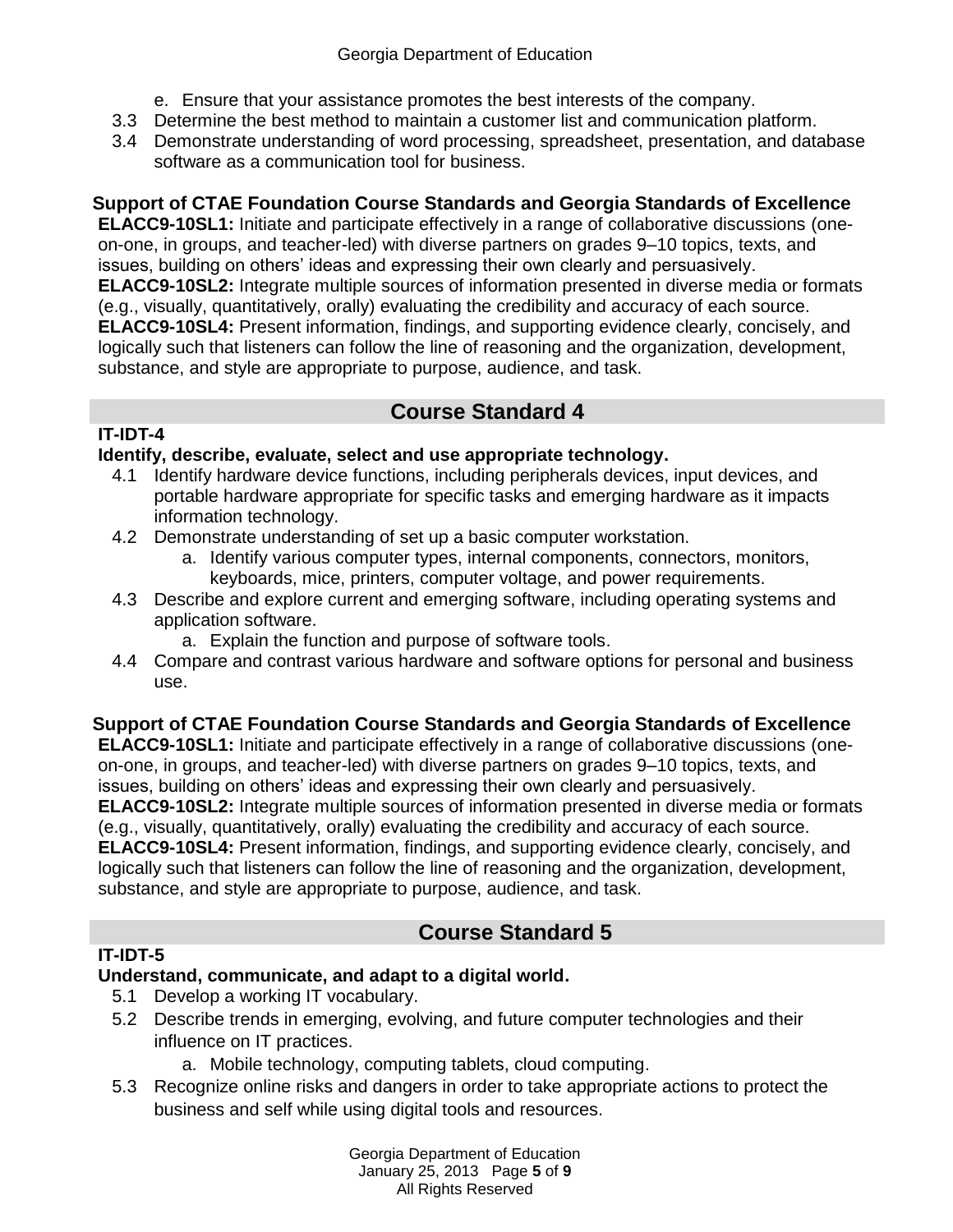- 5.4 Demonstrate ability to access, navigate and use online resources and technologies.
- 5.5 Define and demonstrate folder and file management and the importance of data back-up procedures.

### **Support of CTAE Foundation Course Standards and Georgia Standards of Excellence**

**ELACC9-10SL1:** Initiate and participate effectively in a range of collaborative discussions (oneon-one, in groups, and teacher-led) with diverse partners on grades 9–10 topics, texts, and issues, building on others' ideas and expressing their own clearly and persuasively. **ELACC9-10SL2:** Integrate multiple sources of information presented in diverse media or formats (e.g., visually, quantitatively, orally) evaluating the credibility and accuracy of each source. **ELACC9-10SL4:** Present information, findings, and supporting evidence clearly, concisely, and logically such that listeners can follow the line of reasoning and the organization, development, substance, and style are appropriate to purpose, audience, and task.

## **Course Standard 6**

### **IT-IDT-6**

### **Explore and explain the basic components of computer networks.**

- 6.1 Develop a working networking vocabulary including networking media, topologies, network operating systems, models and protocols, codes and standards, addressing, diagnostics, routing, WAN services, network security networking software, tools, and equipment.
- 6.2 Illustrate and describe the functions of various types of networks including wireless.
- 6.3 Explain key issues in data transmission.
- 6.4 Characterize the purposes, features and functions of the following network components: Switches, Bridges, Routers, Gateways, CSU / DSU, NICs, ISDN adapters, WAPs, Modems, Transceivers, Firewalls.
- 6.5 Identify factors which affect the range and speed of wireless service.
- 6.6 Explore networking trends and issues affecting business and personal use.

### **Support of CTAE Foundation Course Standards and Georgia Standards of Excellence**

**ELACC9-10SL1:** Initiate and participate effectively in a range of collaborative discussions (oneon-one, in groups, and teacher-led) with diverse partners on grades 9–10 topics, texts, and issues, building on others' ideas and expressing their own clearly and persuasively.

**ELACC9-10SL2:** Integrate multiple sources of information presented in diverse media or formats (e.g., visually, quantitatively, orally) evaluating the credibility and accuracy of each source. **ELACC9-10SL4:** Present information, findings, and supporting evidence clearly, concisely, and

logically such that listeners can follow the line of reasoning and the organization, development, substance, and style are appropriate to purpose, audience, and task.

## **Course Standard 7**

### **IT-IDT-7**

### **Use computational thinking procedures to analyze and solve problems.**

- 7.1 Apply strategies for identifying routine hardware and software problems current to everyday life.
- 7.2 Identify compatibility issues and describe operational problems caused by hardware errors.
- 7.3 Explain how technology can be used to solve problems.
- 7.4 Explain software development process used to solve problems.
- 7.5 Explore commonly used documentation tools for design specifications.
	- a. Flowcharts, visual and textual storyboards.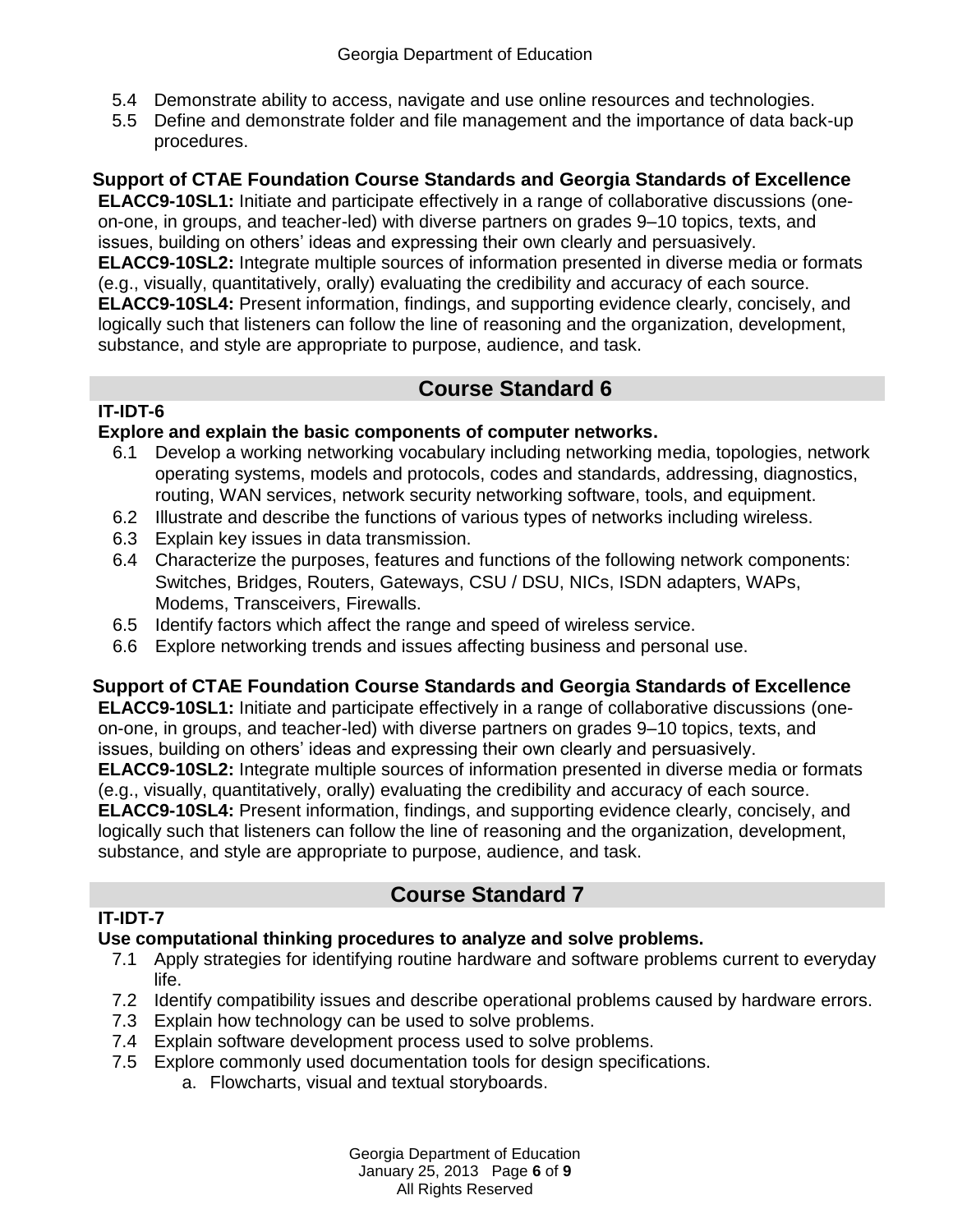**Support of CTAE Foundation Course Standards and Georgia Standards of Excellence**

**ELACC9-10SL1:** Initiate and participate effectively in a range of collaborative discussions (oneon-one, in groups, and teacher-led) with diverse partners on grades 9–10 topics, texts, and issues, building on others' ideas and expressing their own clearly and persuasively. **ELACC9-10SL2:** Integrate multiple sources of information presented in diverse media or formats (e.g., visually, quantitatively, orally) evaluating the credibility and accuracy of each source.

**ELACC9-10SL4:** Present information, findings, and supporting evidence clearly, concisely, and logically such that listeners can follow the line of reasoning and the organization, development, substance, and style are appropriate to purpose, audience, and task.

## **Course Standard 8**

### **IT-IDT-8**

**Create and organize webpages through the use of a variety of web programming design tools.**

- 8.1 Understand and apply design principles to create professional appearing and functioning web pages.
- 8.2 Understand elements of web design.
	- a. HTML, CSS, responsive design, site usability, relation of site to business, story the site reveals about the business.
- 8.3 Design simple webpages incorporating media elements (e.g., sound, video, graphics, text, motion graphics), navigation, and linking.
- 8.4 Explain the impact of mobile sites on the development of business.
- 8.5 Explore the trends and emerging issues for websites.

### **Support of CTAE Foundation Course Standards and Georgia Standards of Excellence**

**ELACC9-10SL1:** Initiate and participate effectively in a range of collaborative discussions (oneon-one, in groups, and teacher-led) with diverse partners on grades 9–10 topics, texts, and issues, building on others' ideas and expressing their own clearly and persuasively.

**ELACC9-10SL2:** Integrate multiple sources of information presented in diverse media or formats (e.g., visually, quantitatively, orally) evaluating the credibility and accuracy of each source. **ELACC9-10SL4:** Present information, findings, and supporting evidence clearly, concisely, and logically such that listeners can follow the line of reasoning and the organization, development,

substance, and style are appropriate to purpose, audience, and task.

# **Course Standard 9**

## **IT-IDT-9**

### **Design, develop, test and implement programs using visual programming.**

- 9.1 Utilize drag and drop software to develop programs.
- 9.2 Understand and use objects.
- 9.3 Explain how sequence, selection, iteration are building blocks of algorithms.
- 9.4 Explore mobile devices/emulators to design develop and implement mobile computing applications.
- 9.5 Use various debugging and testing methods to ensure program correctness.
- 9.6 Describe a variety of programming languages used to solve problems.
- 9.7 Incorporate music and art to enhance creativity in projects.

### **Support of CTAE Foundation Course Standards and Georgia Standards of Excellence**

**ELACC9-10SL1:** Initiate and participate effectively in a range of collaborative discussions (oneon-one, in groups, and teacher-led) with diverse partners on grades 9–10 topics, texts, and issues, building on others' ideas and expressing their own clearly and persuasively.

> Georgia Department of Education January 25, 2013 Page **7** of **9** All Rights Reserved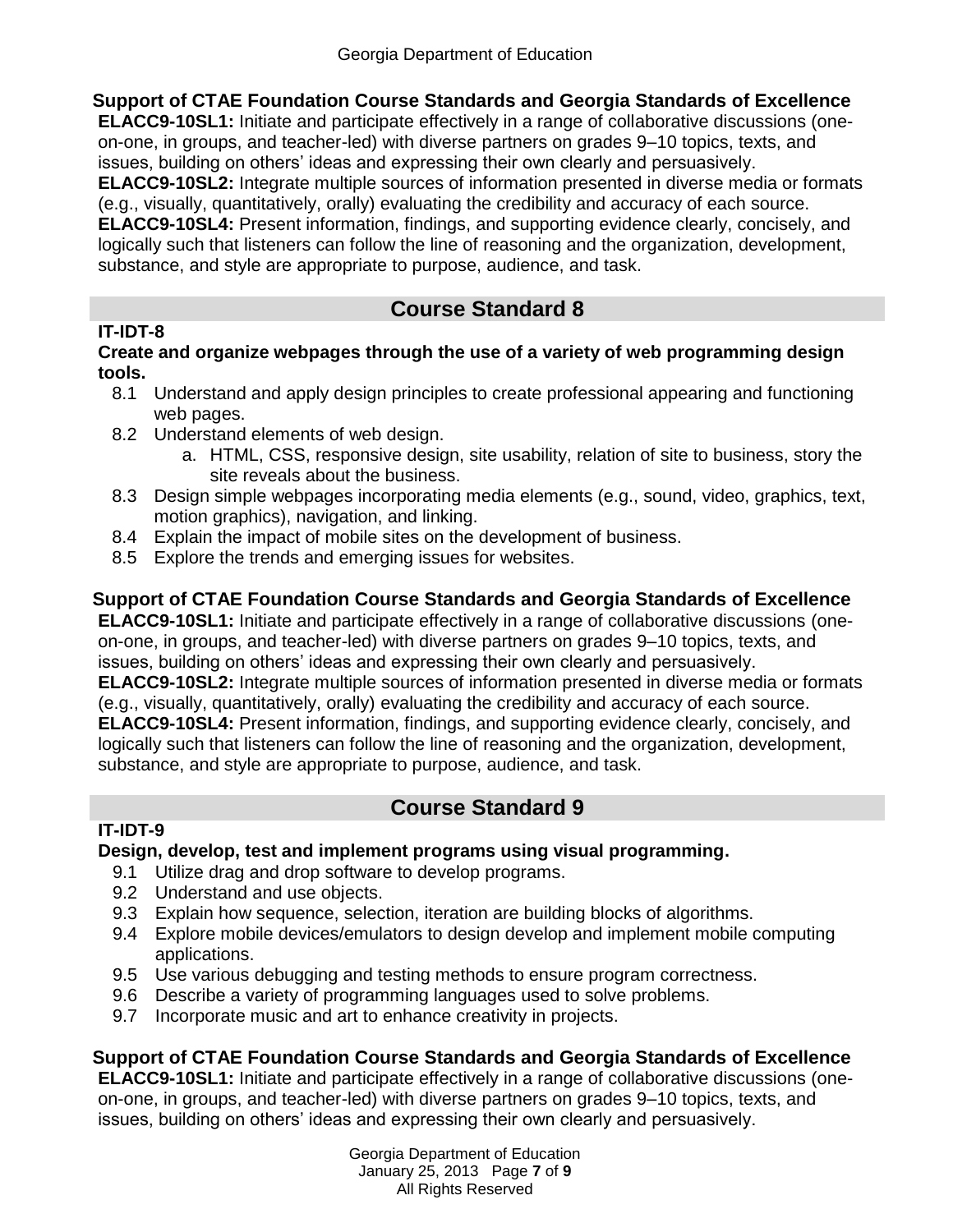**ELACC9-10SL2:** Integrate multiple sources of information presented in diverse media or formats (e.g., visually, quantitatively, orally) evaluating the credibility and accuracy of each source. **ELACC9-10SL5:** Make strategic use of digital media (e.g., textual, graphical, audio, visual, and interactive elements) in presentations to enhance understanding of findings, reasoning, and evidence and to add interest.

# **Course Standard 10**

#### **IT-IDT-10**

**Describe, analyze, develop and follow policies for managing ethical and legal issues in the business world and in a technology-based society.** 

- 10.1 Demonstrate positive cyber citizenry by applying industry accepted ethical practices and behaviors.
- 10.2 Recognize the ethical and legal issues while accessing, creating, and using digital tools and resources in order to make informed decisions.
- 10.3 Exercise digital citizenship as a lifelong learner.
	- a. Promote and model digital etiquette and responsible social technology interactions, permanence of digital footprints, online image and presence, etc.
- 10.4 Understand human, cultural, and societal issues related to technology and practice legal and ethical behavior.
- 10.5 Describe personal and legal consequences of inappropriate use of resources and online content.
	- a. Plagiarism, piracy, illegal downloading, copy-right infringement, licensing infringement, inappropriate use of software, hardware and mobile devices.
- 10.6 Identify security issues and trends affecting computers and information privacy.
	- a. Virus, open or free networks, user control methods, file sharing, etc.
- 10.7 Describe the use of computer forensics to prevent and solve information technology crimes and security breaches.
- 10.8 Identify criminal activity in relationship to cybercrime, the Internet, and Internet trafficking.
	- a. Common internet crimes, techniques to identify criminal activity and prevention actions related to cybercrime.

### **Support of CTAE Foundation Course Standards and Georgia Standards of Excellence**

**ELACC9-10SL1:** Initiate and participate effectively in a range of collaborative discussions (oneon-one, in groups, and teacher-led) with diverse partners on grades 9–10 topics, texts, and issues, building on others' ideas and expressing their own clearly and persuasively. **ELACC9-10SL2:** Integrate multiple sources of information presented in diverse media or formats (e.g., visually, quantitatively, orally) evaluating the credibility and accuracy of each source. **ELACC9-10SL4:** Present information, findings, and supporting evidence clearly, concisely, and logically such that listeners can follow the line of reasoning and the organization, development, substance, and style are appropriate to purpose, audience, and task.

## **Course Standard 11**

### **IT-IDT-11**

#### **Explore how related student organizations are integral parts of career and technology education courses through leadership development, school and community service projects**, **entrepreneurship development, and competitive events.**

- 11.1 Explain the goals, mission and objectives of Future Business Leaders of America.
- 11.2 Explore the impact and opportunities a student organization (FBLA) can develop to bring business and education together in a positive working relationship through innovative leadership and career development programs.

Georgia Department of Education January 25, 2013 Page **8** of **9** All Rights Reserved